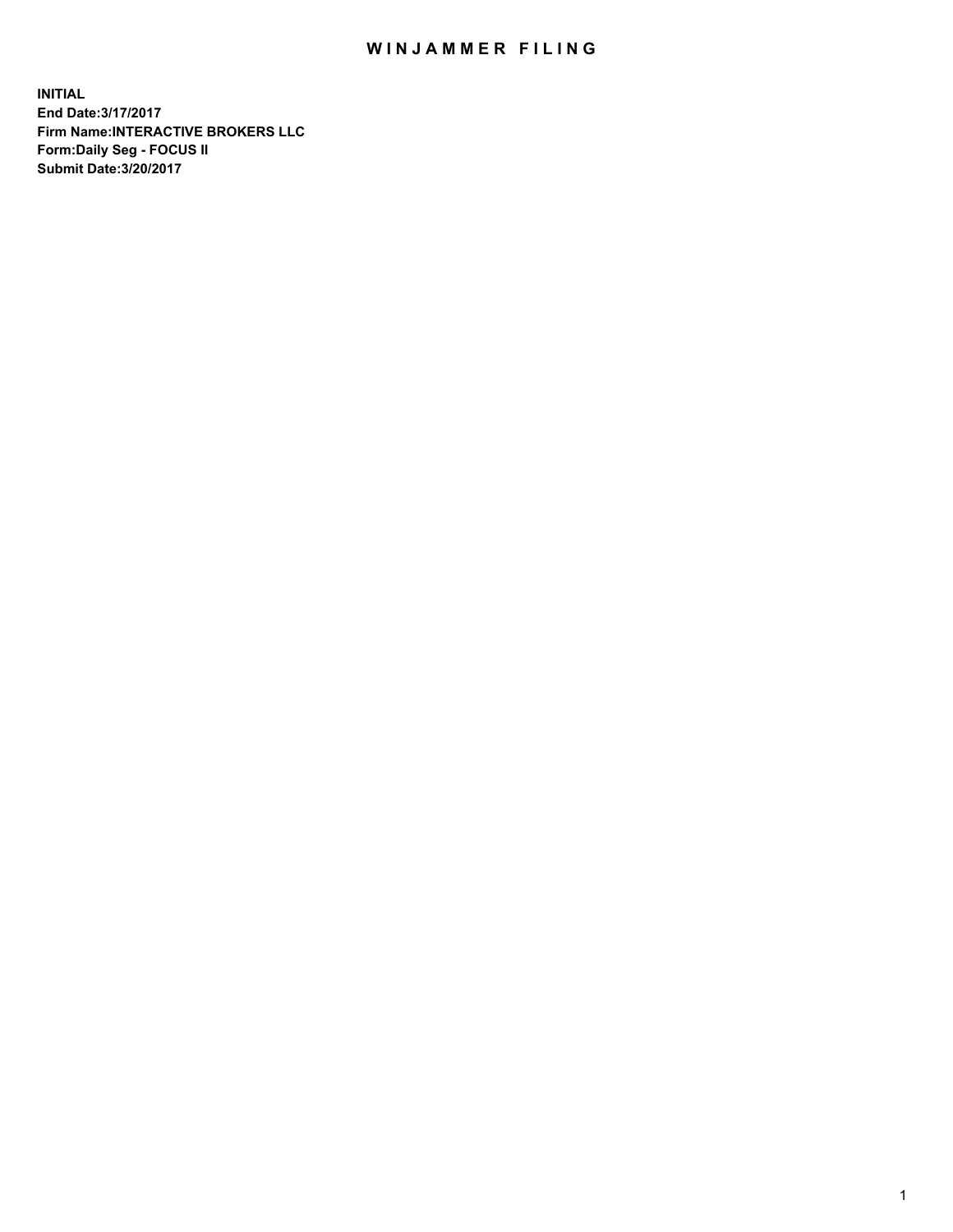## **INITIAL End Date:3/17/2017 Firm Name:INTERACTIVE BROKERS LLC Form:Daily Seg - FOCUS II Submit Date:3/20/2017 Daily Segregation - Cover Page**

| Name of Company<br><b>Contact Name</b><br><b>Contact Phone Number</b><br><b>Contact Email Address</b>                                                                                                                                                                                                                          | <b>INTERACTIVE BROKERS LLC</b><br><b>James Menicucci</b><br>203-618-8085<br>jmenicucci@interactivebrokers.c<br>om |
|--------------------------------------------------------------------------------------------------------------------------------------------------------------------------------------------------------------------------------------------------------------------------------------------------------------------------------|-------------------------------------------------------------------------------------------------------------------|
| FCM's Customer Segregated Funds Residual Interest Target (choose one):<br>a. Minimum dollar amount: ; or<br>b. Minimum percentage of customer segregated funds required:%; or<br>c. Dollar amount range between: and; or<br>d. Percentage range of customer segregated funds required between:% and%.                          | $\overline{\mathbf{0}}$<br>0<br>155,000,000 245,000,000<br>0 <sub>0</sub>                                         |
| FCM's Customer Secured Amount Funds Residual Interest Target (choose one):<br>a. Minimum dollar amount: ; or<br>b. Minimum percentage of customer secured funds required:%; or<br>c. Dollar amount range between: and; or<br>d. Percentage range of customer secured funds required between: % and %.                          | $\overline{\mathbf{0}}$<br>0<br>80,000,000 120,000,000<br>00                                                      |
| FCM's Cleared Swaps Customer Collateral Residual Interest Target (choose one):<br>a. Minimum dollar amount: ; or<br>b. Minimum percentage of cleared swaps customer collateral required:% ; or<br>c. Dollar amount range between: and; or<br>d. Percentage range of cleared swaps customer collateral required between:% and%. | $\overline{\mathbf{0}}$<br>$\overline{\mathbf{0}}$<br>0 <sub>0</sub><br><u>00</u>                                 |

Attach supporting documents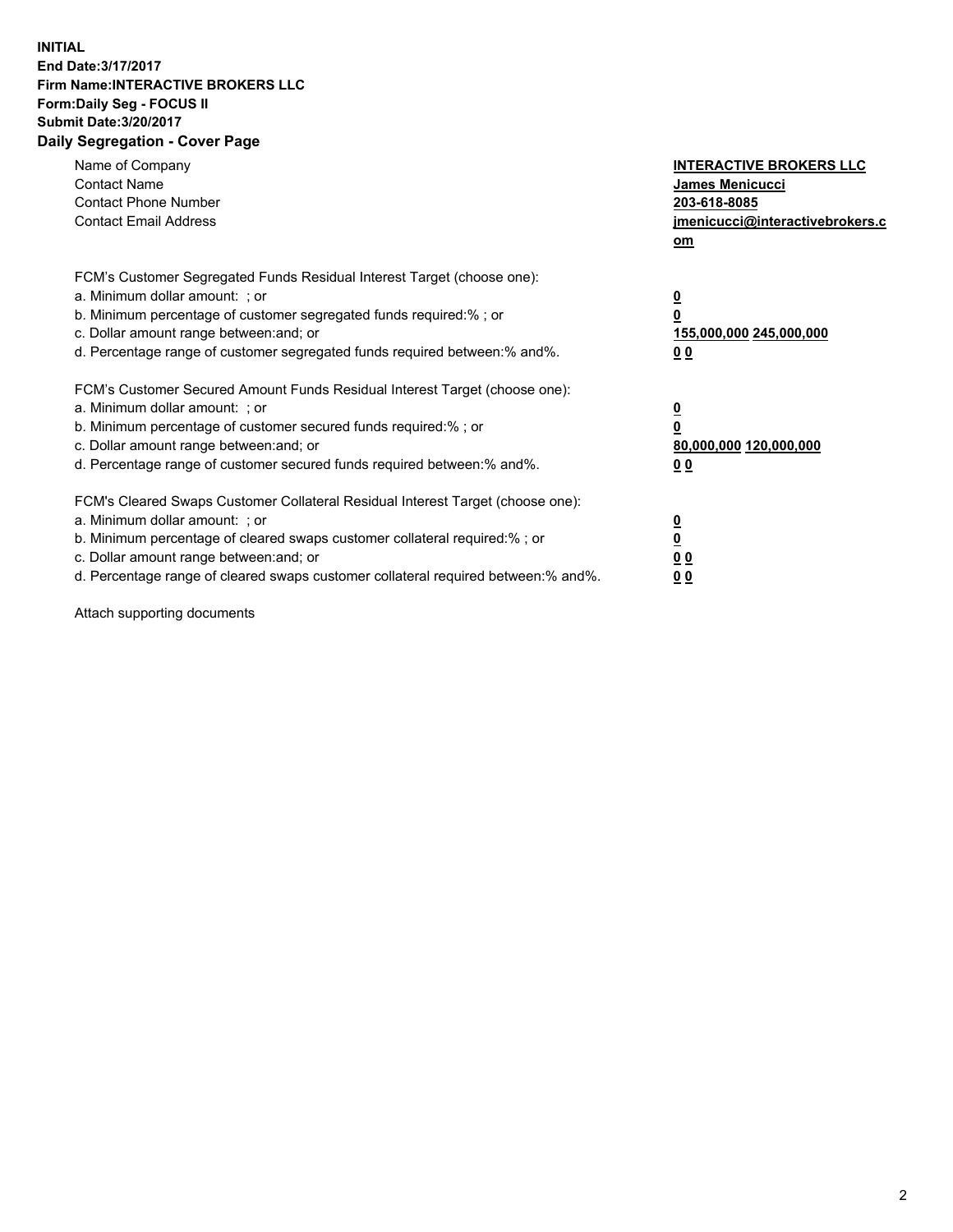## **INITIAL End Date:3/17/2017 Firm Name:INTERACTIVE BROKERS LLC Form:Daily Seg - FOCUS II Submit Date:3/20/2017 Daily Segregation - Secured Amounts**

|     | Dany Ocgregation - Oceanea Annoante                                                         |                                  |
|-----|---------------------------------------------------------------------------------------------|----------------------------------|
|     | Foreign Futures and Foreign Options Secured Amounts                                         |                                  |
|     | Amount required to be set aside pursuant to law, rule or regulation of a foreign            | $0$ [7305]                       |
|     | government or a rule of a self-regulatory organization authorized thereunder                |                                  |
| 1.  | Net ledger balance - Foreign Futures and Foreign Option Trading - All Customers             |                                  |
|     | A. Cash                                                                                     | 376,854,005 [7315]               |
|     | B. Securities (at market)                                                                   | 0 [7317]                         |
| 2.  | Net unrealized profit (loss) in open futures contracts traded on a foreign board of trade   | 8,667,715 [7325]                 |
| 3.  | Exchange traded options                                                                     |                                  |
|     | a. Market value of open option contracts purchased on a foreign board of trade              | 142,078 [7335]                   |
|     | b. Market value of open contracts granted (sold) on a foreign board of trade                | -21,675 <sup>[7337]</sup>        |
| 4.  | Net equity (deficit) (add lines 1.2. and 3.)                                                | 385,642,123 [7345]               |
| 5.  | Account liquidating to a deficit and account with a debit balances - gross amount           | 61,337 [7351]                    |
|     | Less: amount offset by customer owned securities                                            | 0 [7352] 61,337 [7354]           |
| 6.  | Amount required to be set aside as the secured amount - Net Liquidating Equity              | 385,703,460 [7355]               |
|     |                                                                                             |                                  |
|     | Method (add lines 4 and 5)                                                                  |                                  |
| 7.  | Greater of amount required to be set aside pursuant to foreign jurisdiction (above) or line | 385,703,460 [7360]               |
|     | 6.                                                                                          |                                  |
|     | FUNDS DEPOSITED IN SEPARATE REGULATION 30.7 ACCOUNTS                                        |                                  |
| 1.  | Cash in banks                                                                               |                                  |
|     | A. Banks located in the United States                                                       | 13,500,000 [7500]                |
|     | B. Other banks qualified under Regulation 30.7                                              | 0 [7520] 13,500,000 [7530]       |
| 2.  | <b>Securities</b>                                                                           |                                  |
|     | A. In safekeeping with banks located in the United States                                   | 420,306,390 [7540]               |
|     | B. In safekeeping with other banks qualified under Regulation 30.7                          | 0 [7560] 420,306,390 [7570]      |
| 3.  | Equities with registered futures commission merchants                                       |                                  |
|     | A. Cash                                                                                     | $0$ [7580]                       |
|     | <b>B.</b> Securities                                                                        | $0$ [7590]                       |
|     | C. Unrealized gain (loss) on open futures contracts                                         | $0$ [7600]                       |
|     | D. Value of long option contracts                                                           | $0$ [7610]                       |
|     | E. Value of short option contracts                                                          | 0 [7615] 0 [7620]                |
| 4.  | Amounts held by clearing organizations of foreign boards of trade                           |                                  |
|     | A. Cash                                                                                     | $0$ [7640]                       |
|     | <b>B.</b> Securities                                                                        | $0$ [7650]                       |
|     | C. Amount due to (from) clearing organization - daily variation                             | $0$ [7660]                       |
|     | D. Value of long option contracts                                                           | $0$ [7670]                       |
|     | E. Value of short option contracts                                                          | 0 [7675] 0 [7680]                |
| 5.  | Amounts held by members of foreign boards of trade                                          |                                  |
|     | A. Cash                                                                                     | 86,149,738 [7700]                |
|     | <b>B.</b> Securities                                                                        | $0$ [7710]                       |
|     | C. Unrealized gain (loss) on open futures contracts                                         | 1,206,846 [7720]                 |
|     | D. Value of long option contracts                                                           | 142,078 [7730]                   |
|     | E. Value of short option contracts                                                          | -21,675 [7735] 87,476,987 [7740] |
| 6.  | Amounts with other depositories designated by a foreign board of trade                      | $0$ [7760]                       |
| 7.  | Segregated funds on hand                                                                    | $0$ [7765]                       |
| 8.  | Total funds in separate section 30.7 accounts                                               | 521,283,377 [7770]               |
| 9.  | Excess (deficiency) Set Aside for Secured Amount (subtract line 7 Secured Statement         | 135,579,917 [7380]               |
|     | Page 1 from Line 8)                                                                         |                                  |
| 10. | Management Target Amount for Excess funds in separate section 30.7 accounts                 | 80,000,000 [7780]                |
| 11. | Excess (deficiency) funds in separate 30.7 accounts over (under) Management Target          | 55,579,917 [7785]                |
|     |                                                                                             |                                  |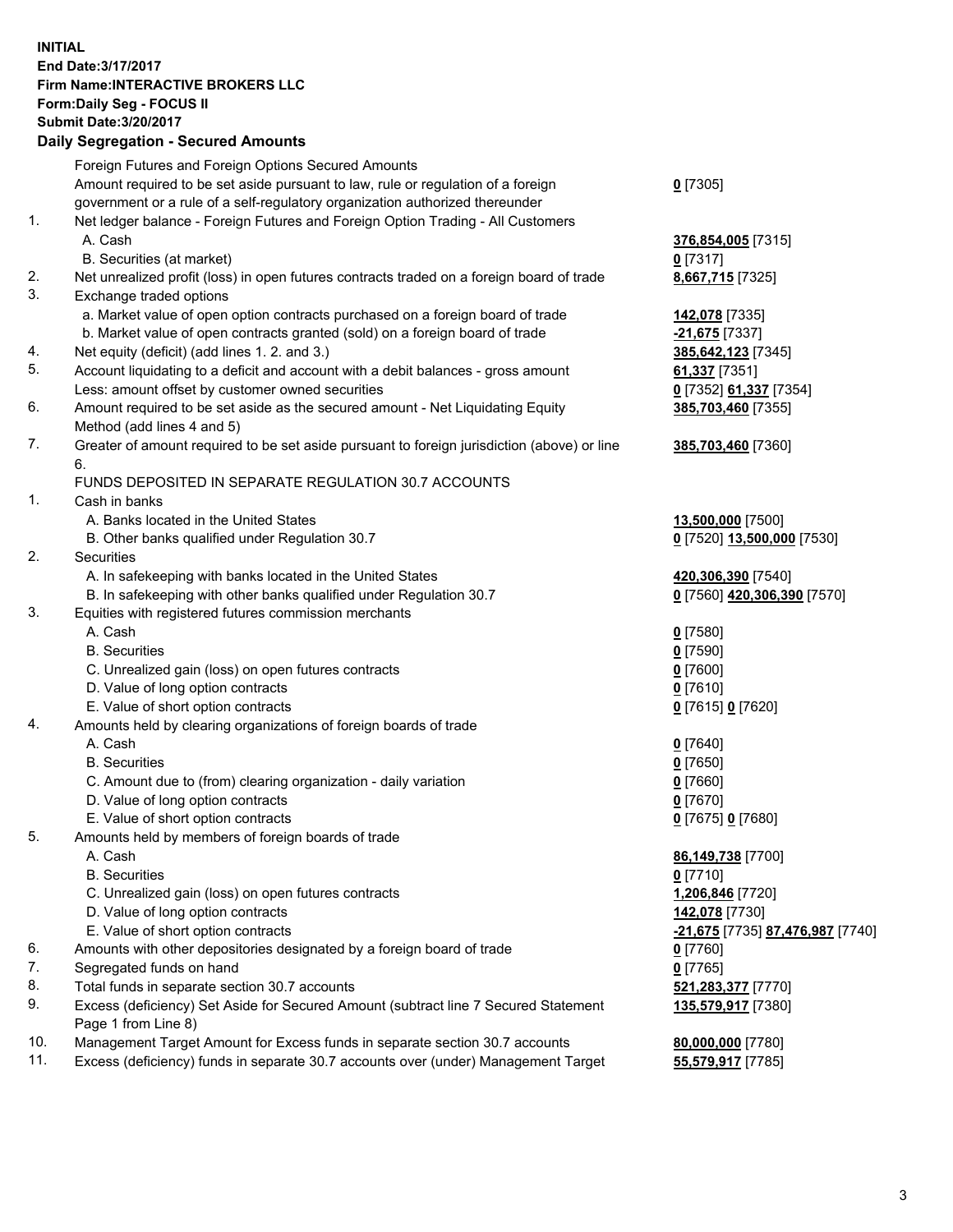**INITIAL End Date:3/17/2017 Firm Name:INTERACTIVE BROKERS LLC Form:Daily Seg - FOCUS II Submit Date:3/20/2017 Daily Segregation - Segregation Statement** SEGREGATION REQUIREMENTS(Section 4d(2) of the CEAct) 1. Net ledger balance A. Cash **3,323,290,432** [7010] B. Securities (at market) **0** [7020] 2. Net unrealized profit (loss) in open futures contracts traded on a contract market **-81,810,098** [7030] 3. Exchange traded options A. Add market value of open option contracts purchased on a contract market **123,222,477** [7032] B. Deduct market value of open option contracts granted (sold) on a contract market **-216,027,096** [7033] 4. Net equity (deficit) (add lines 1, 2 and 3) **3,148,675,715** [7040] 5. Accounts liquidating to a deficit and accounts with debit balances - gross amount **160,472** [7045] Less: amount offset by customer securities **0** [7047] **160,472** [7050] 6. Amount required to be segregated (add lines 4 and 5) **3,148,836,187** [7060] FUNDS IN SEGREGATED ACCOUNTS 7. Deposited in segregated funds bank accounts A. Cash **60,509,179** [7070] B. Securities representing investments of customers' funds (at market) **2,067,505,720** [7080] C. Securities held for particular customers or option customers in lieu of cash (at market) **0** [7090] 8. Margins on deposit with derivatives clearing organizations of contract markets A. Cash **19,003,911** [7100] B. Securities representing investments of customers' funds (at market) **1,360,628,207** [7110] C. Securities held for particular customers or option customers in lieu of cash (at market) **0** [7120] 9. Net settlement from (to) derivatives clearing organizations of contract markets **-78,978** [7130] 10. Exchange traded options A. Value of open long option contracts **123,213,582** [7132] B. Value of open short option contracts **-216,028,539** [7133] 11. Net equities with other FCMs A. Net liquidating equity **0** [7140] B. Securities representing investments of customers' funds (at market) **0** [7160] C. Securities held for particular customers or option customers in lieu of cash (at market) **0** [7170] 12. Segregated funds on hand **0** [7150] 13. Total amount in segregation (add lines 7 through 12) **3,414,753,082** [7180] 14. Excess (deficiency) funds in segregation (subtract line 6 from line 13) **265,916,895** [7190] 15. Management Target Amount for Excess funds in segregation **155,000,000** [7194] 16. Excess (deficiency) funds in segregation over (under) Management Target Amount **110,916,895** [7198]

Excess